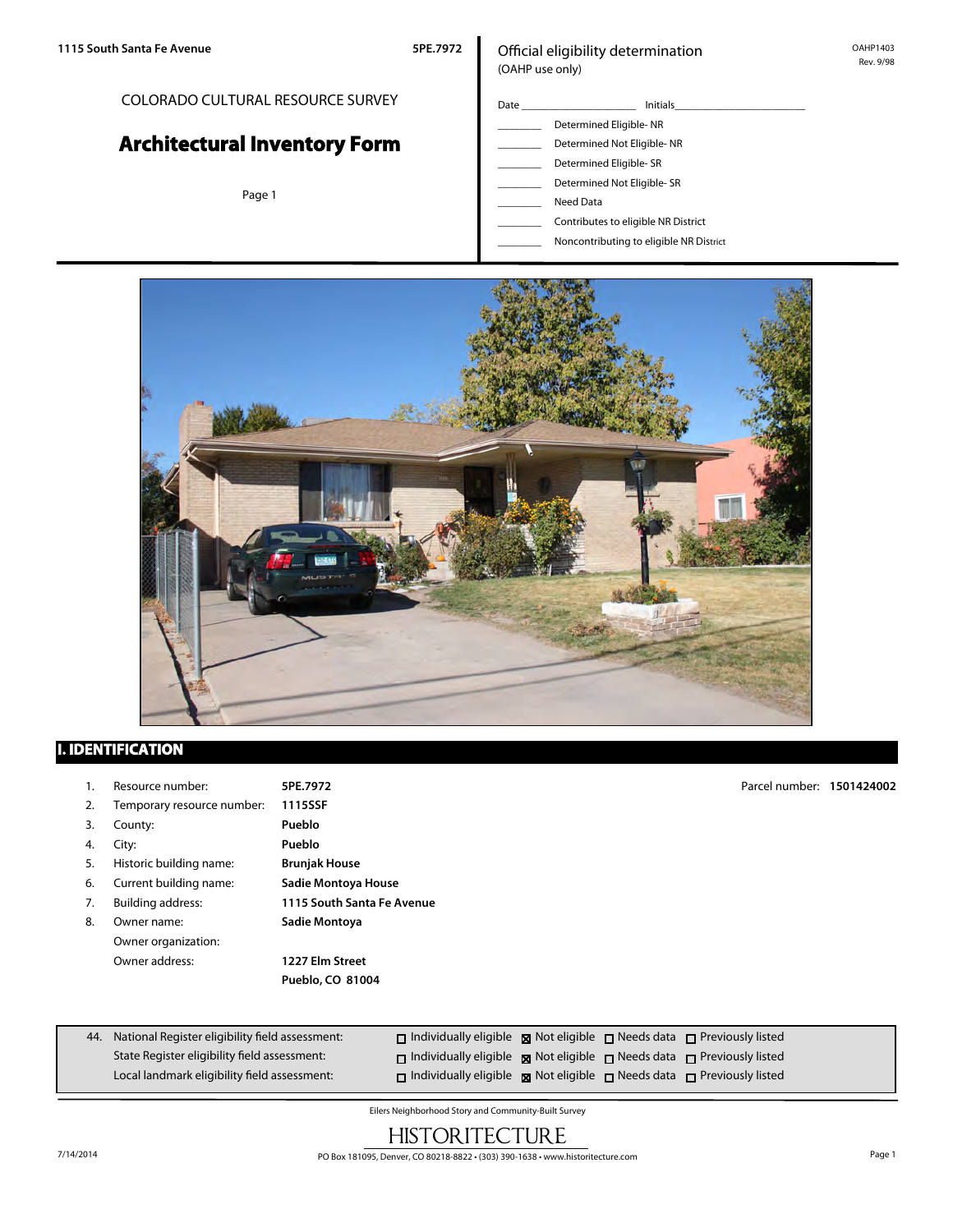### **II. GEOGRAPHIC INFORMATION**

- 9. P.M.: **6th** Township: **21S** Range: **65W SE** 1/4 **NE** 1/4 **SE** 1/4 **SE** 1/4 of section **1**
- 10. UTM Reference Zone: **13** Easting: **534391** Northing: **4233287**
- 11. USGS quad name: **Southeast Pueblo** Scale: **7.5** Year: **1994**
- 12. Lot(s): **Lots 3 and 4, Block 1** Addition: **Cyril Zupan** Year of addition: **1943**
- 13. Boundary description and justification: **The boundary, as described above, contains but does not exceed the land historically associated with the property.**

**n** Metes and bounds exist

## **III. ARCHITECTURAL DESCRIPTION**

- 14. Building Plan (footprint, shape): **L-Shaped Plan** Other building plan descriptions:
- 15. Dimensions in feet: **1317 square feet**
- 16: Number of stories: **One**
- 17: Primary external wall material(s): **Brick**

Other wall materials:

- 18: Roof configuration: **Hipped Roof/Cross Hipped Roof** Other roof configuration:
- 19: Primary external roof material: **Asphalt Roof/Composition Roof** Other roof materials:
- 20: Special features: **Porch**

**Chimney Window/Glass Block**

21: General architectural description:

**Oriented to the east, this one-story Ranch home features an L-shaped plan. The home is faced in blonde Roman bricks. All of the windows have brick sills. The cross-hipped roof has overhanging eaves and is covered in asphalt composition shingles.**

**The primary entry is at the intersection of the home's two bays, underneath the integrated front porch. The inside door appears to be lightly stained wood with a small, rectangular, fixed-pane opening near the top; this opening appears to be covered with a decorative decal featuring a** stylized rose. The black storm door features panels of decorative metalwork. There is a round light fixture, with a black decorative metal surround, **hanging from the underside of the porch roof. A tall, stone, integrated planter forms the east-facing portion of the porch. There is a tall, tan, decorative metal corner roof support within the planter. The porch is reached via three south-facing concrete steps. The house number "1115"**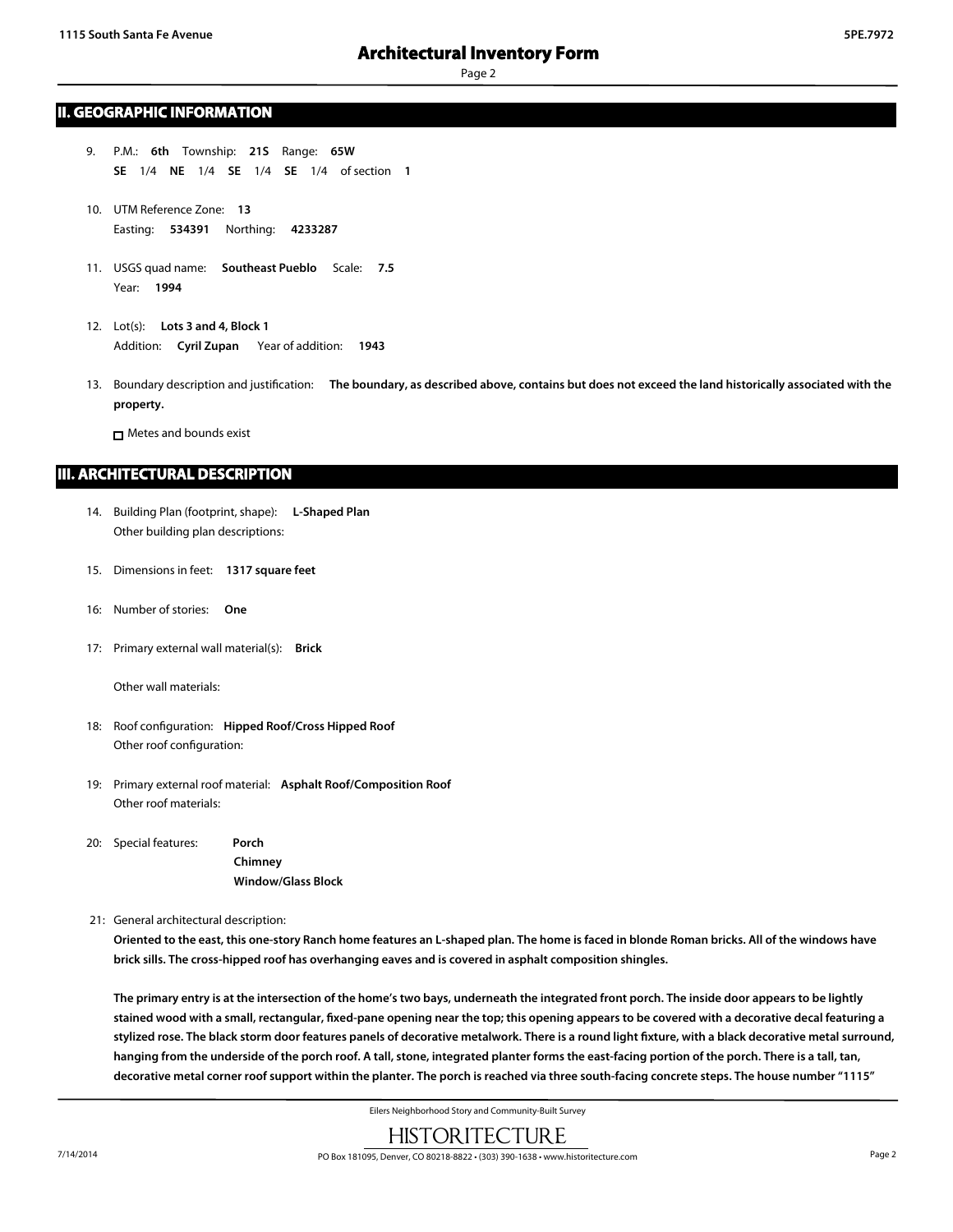**appears on a small tan wooden plaque just south of the front door. Centered within the remainder of the façade, there is a large, rectangular, tripartite, aluminum window. There is a short driveway near the southeast corner of the house.**

**Foliage partially obscures the view from the public right-of-way of the north elevation. Five window openings, two at the basement-level and three on the main story of the house, are visible. The rectangular, horizontally oriented, lower openings are in-filled with glass block. A rectangular, vertically oriented window filled with glass block is nearly centered on this side of the house, just under the eaves. The other two main-story windows are larger, rectangular, vertically oriented openings. Both have black metal security bars.**

**The south elevation features a large rectangular chimney running from the foundation to above the roofline. There are no visible openings on this side of the home.**

**A secondary entry is nearly centered in the west (rear) elevation of the home. Foliage and the tall concrete alley wall with a decorative breezeblock frieze both obscure the details of this back door and other rear features of the house. A rectangular, horizontally oriented, aluminum, slider window is visible near the northwest corner of the house. This opening has a half-height panel of black metal security bars.**

22. Architectural style:

Other architectural style: Building type: **Ranch Type**

#### 23. Landscape or special setting features:

**The property at 1115 South Santa Fe has a concrete sidewalk and a grass front lawn. A concrete driveway is located at the southern end of the lot. A row of rose bushes appear underneath the overhang of the front door. The rear yard is flanked with a row of evergreen trees on the southern property line, and the yard consists of well-manicured grass lawn with one concrete walkway to the garage on the alley.**

24. Associated building, features or objects:

#### **Garage**

**This rectangular, hipped-roof accessory building is located along the alley near the northwest corner of the lot. The brick building has a westfacing, wooden, double, roll-up door that is painted cream and features large, rectangular panels. The roof is covered in asphalt shingles and features overhanging eaves. Near the northwest corner of the garage, a cream-colored drainpipe runs from the gutter toward the foundation. Neither the south nor east elevation of the garage were visible from the public right-of-way.**

## **IV. ARCHITECTURAL HISTORY**

- 25. Date of Construction: **1965** Source of Information: **Pueblo County Assessor (online)** ■ Actual □ Estimate
- 26. Architect: **Unknown** Source of Information:
- 27. Builder: **Unknown** Source of Information:
- 28. Original Owner: **Unknown** Source of Information:

#### 29. Construction history:

**According to the Pueblo County Assessor records, the house was built in 1965. Polk Directories do not list the home in 1964 and show it occupied, in 1965, by Stanley J. Brunjak, who worked at the Pueblo County Assessor Department.**

30. Location: **Original Location** Date of move(s):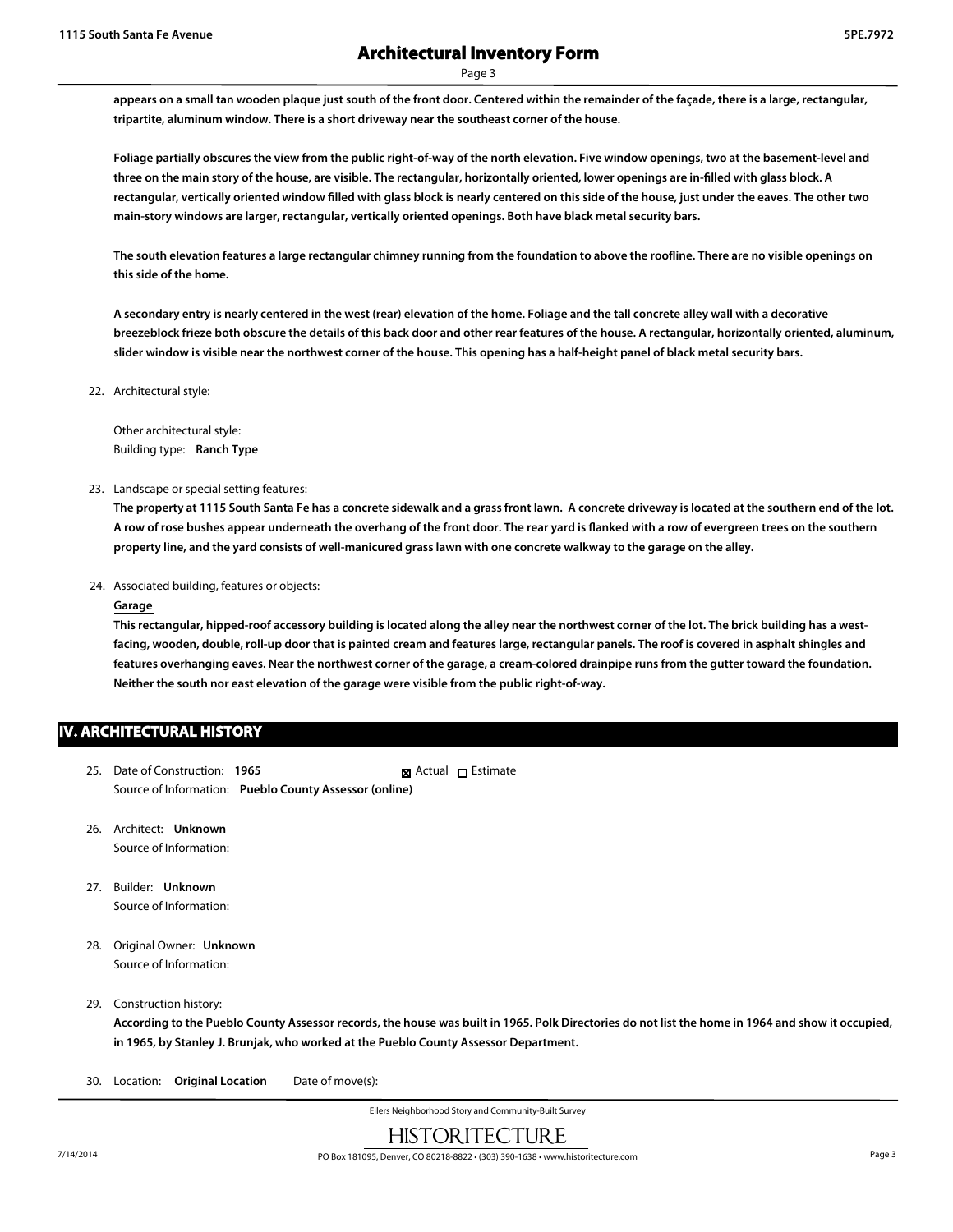## **V. HISTORICAL ASSOCIATIONS**

- 31. Original use(s): **Domestic/Single Dwelling**
- 32. Intermediate uses(s): **Domestic/Single Dwelling**
- 33. Current uses(s): **Domestic/Single Dwelling**
- 34. Site type(s): **Single-family domestic residence**
- 35. Historical background:

**The home was built in 1965 according to Pueblo County Assessors records. The original owner was Stanley J. Brunjak, who worked as an appraiser for the County Assessor. Brunjak was nicknamed "Cheech;" he and his wife Mary owned and ran a pool hall, first known as B and B Recreation and later Cheech's, on the 1100 block of Mahern Avenue during the 1960s.**

#### **From Martina Martinez (daughter-in-law of current owner):**

 **"I moved to the neighborhood when I was four years old. I was born April 22, 1952, to the union of Aloysius and Ruth Baca. I was the oldest of their children. I always have lived in this neighborhood…. We lived at 802 Roitz Street…. I had some neighbors that I helped, tak(ing) canning jars with peaches and stuff down to the basement. She (Josephine Bonjorno) told me she ran a store in the old days.**

**I grew up and got married to Gary Martinez. We moved in to (a home on) Northern (Avenue); his parents passed it (that property) to us. When our pipes busted and basement flooded, we moved in with our daughters on 1115 South Santa Fe (Avenue), the old Stan and Mary Brumjack House. The house was run down from renters, so my mother-in-law was glad we were able to fix the yard and fix the house.**

**I especially have memories of going to church—confession and communion, confirmation and catechism—and especially the slide (at St. Mary's School): hot, metal, and very steep. I remember my dad never drove. My mom cooked at Chrismos Rest(aurant)…and we were sure grateful for the bus service. (Our neighbor) Mr. Smith was always nice; he would pick us up at the corner of Egan and Roitz. We would go downtown; those were nice days. We went to Lerner's, Woolworth's, Fashion Bar, Kenny Shoes….**

**I married Abel "Gary" Martinez. We have three kids. We help his mom and dad, "Nick" and Sadie, at the Grand Prix Restaurant and Lounge (615 East Mesa Avenue). Our kids are Jared Perez, Rachel Martinez, and Angel Martinez. We have four granddaughters: Michaela, Marley, Madison and McKenzie Perez and two seven-year-old Chihuahuas. We are so proud of our heritage in this neighborhood."**

36. Sources of information:

**Martinez, Marina. "Memories of 1115 South Santa Fe Avenue." Memoir Writing Workshop. El Pueblo Museum. 4 May 2013. Pueblo County Assessor (online).**

### **VI. SIGNIFICANCE**

- 37. Local landmark designation:  $\Box$  Yes  $\boxtimes$  No Designation authority: Date of designation:
- 38. Applicable National Register criteria:
	- $\Box$  A. Associated with events that have made a significant contribution to the broad patterns of our history.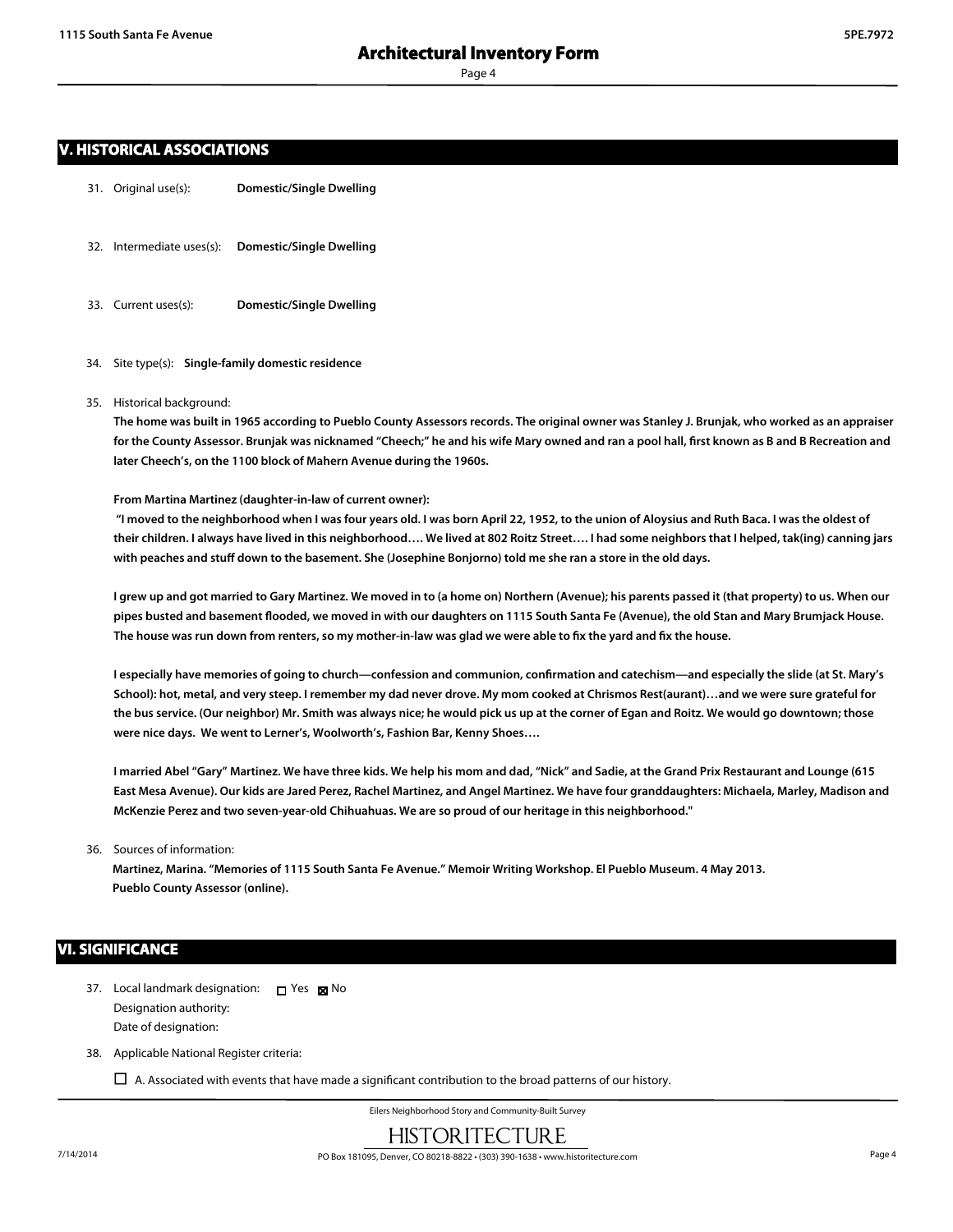- $\square$  B. Associated with the lives of persons significant in our past.
- $\boxtimes$  C. Embodies the distinctive characteristics of a type, period, or method of construction, or that represent the work of a master, or that possess high artistic values, or that represent a significant and distinguishable entity whose components may lack individual distinction.
- $\square$  D. Has yielded, or may be likely to yield, information important in prehistory or history.
- $\square$  Qualifies under Criteria Considerations A through G (see manual).
- $\square$  Does not meet any of the above National Register criteria.

Applicable Colorado State Register criteria:

- $\Box$  A. Associated with events that have made a significant contribution to history.
- $\Box$  B. Connected with persons significant in history.
- $\boxtimes\,$  C. Has distinctive characteristics of a type, period, method of construction or artisan.
- $\square$  D. Is of geographic importance.
- $\square$  E. Contains the possibility of important discoveries related to prehistory or history.
- $\square$  Does not meet any of the above Colorado State Register criteria.

Applicable City of Pueblo landmark criteria:

- $\Box$  1a. History: Have direct association with the historical development of the city, state, or nation; or
- $\Box$  1b. History: Be the site of a significant historic event; or
- $\Box$  1c. History: Have direct and substantial association with a person or group of persons who had influence on society.
- $\Sigma$  2a. Architecture: Embody distinguishing characteristics of an architectural style or type; or
- $\square$  2b. Architecture: Be a significant example of the work of a recognized architect or master builder, or
- $\Box$  2c. Architecture: Contain elements of architectural design, engineering, materials, craftsmanship, or artistic merit which represent a significant or influential innovation;
- $\Box$  2d. Architecture: Portray the environment of a group of people or physical development of an area of the city in an era of history characterized by a distinctive architectural style.
- $\Box$  3a. Geography: Have a prominent location or be an established, familiar, and orienting visual feature of the contemporary city, or
- $\Box$  3b. Geography: Promote understanding and appreciation of Pueblo's environment by means of distinctive physical characteristics or rarity; or
- $\square$  3c. Geography: Make a special contribution to Pueblo's distinctive character.
- $\square$  Does not meet any of the above City of Pueblo landmark criteria.

#### 39. Areas of significance: **Architecture**

- 40. Period(s) of Significance: **1965**
- 41. Level of Significance: □ National □ State 図 Local □ Not Applicable

#### 42. Statement of Significance:

**This house is associated with the Brunjak and Martinez families. Character-defining features of the Ranch type house include the Roman brick cladding,**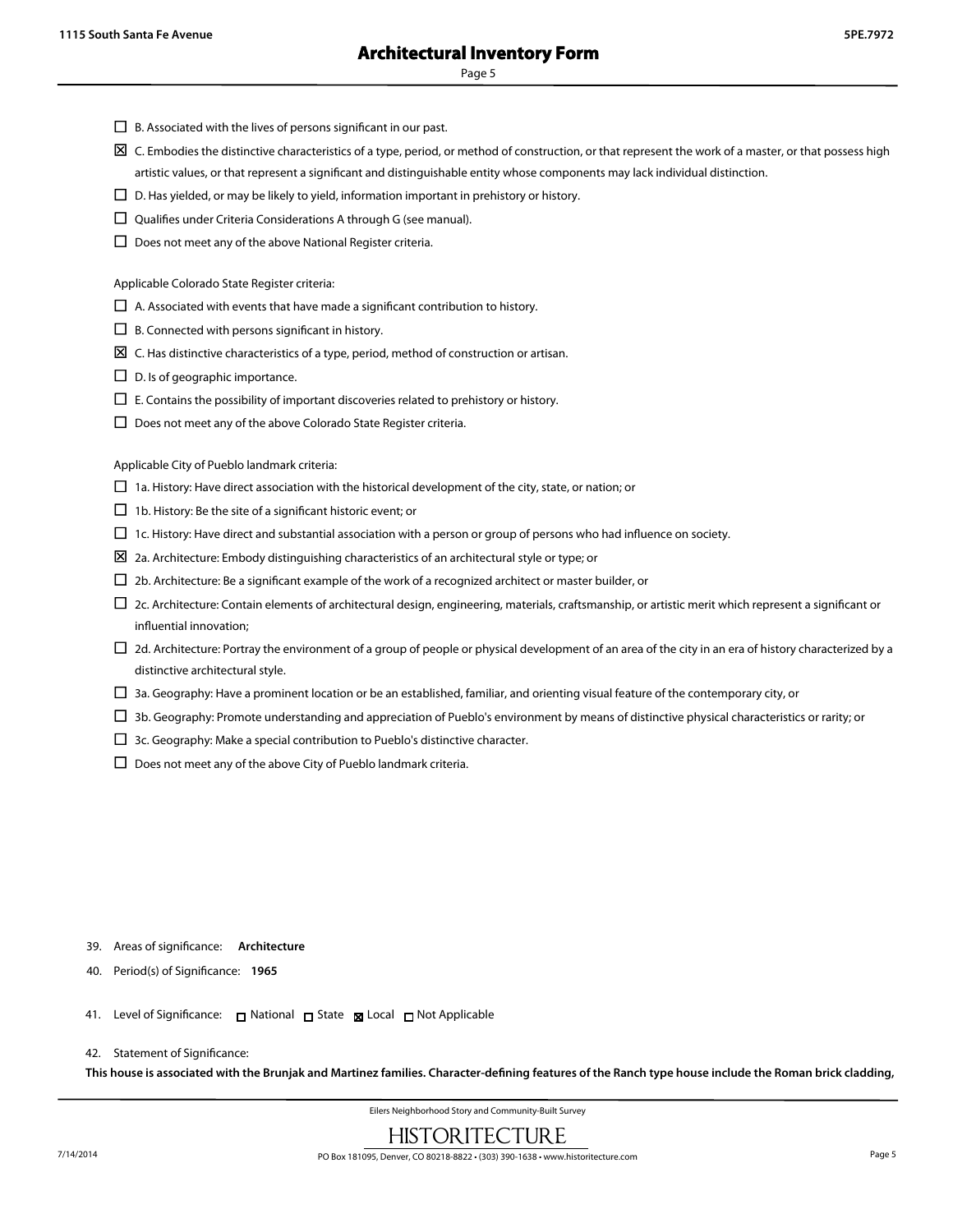## **Architectural Inventory Form**

Page 6

**minimal front porch, and integrated stone planter. This property does not possess sufficient significance to be considered individually eligible for listing on the National Register of Historic Places, the Colorado State Register of Historic Properties, or as a Pueblo Landmark.**

43. Assessment of historic physical integrity related to significance:

**This home exhibits a moderate level of physical integrity relative to the seven aspects of integrity as defined by the National Park Service and the Colorado Historical Society: location, setting, design, materials, workmanship, feeling, and association. There are no known changes to the house. This building retains sufficient physical integrity to convey its significance.**

|  | VII. NATIONAL REGISTER ELIGIBILITY ASSESSMENT |  |  |  |
|--|-----------------------------------------------|--|--|--|
|  |                                               |  |  |  |

|                                                                                                                                           | 44. National Register eligibility field assessment:<br>State Register eligibility field assessment:<br>Local landmark eligibility field assessment: | $\Box$ Individually eligible $\Box$ Not eligible $\Box$ Needs data $\Box$ Previously listed<br>$\Box$ Individually eligible $\Box$ Not eligible $\Box$ Needs data $\Box$ Previously listed<br>$\Box$ Individually eligible $\Box$ Not eligible $\Box$ Needs data $\Box$ Previously listed |
|-------------------------------------------------------------------------------------------------------------------------------------------|-----------------------------------------------------------------------------------------------------------------------------------------------------|-------------------------------------------------------------------------------------------------------------------------------------------------------------------------------------------------------------------------------------------------------------------------------------------|
|                                                                                                                                           | 45. Is there National Register district potential:                                                                                                  | $\boxtimes$ Yes $\Box$ No $\Box$ Needs Data                                                                                                                                                                                                                                               |
| Discuss: The Eilers Neighborhood Story and Community-Built Survey project identified an eligible National Register Historic District that |                                                                                                                                                     |                                                                                                                                                                                                                                                                                           |
|                                                                                                                                           |                                                                                                                                                     | includes the Cyril Zupan subdivision and the Diocese of Pueblo property (St. Mary's Church, St. Mary's School, and associated b                                                                                                                                                           |

**includes the Cyril Zupan subdivision and the Diocese of Pueblo property (St. Mary's Church, St. Mary's School, and associated buildings) to its west. This area is important for its association with Catholic priest Father Cyril Zupan, Ethnic history (Slovenian), Community Planning and Development, and Architecture. The period of significance for the district is 1921–1964.**

If there is National Register district potential, is this building contributing:  $\Box$  Yes  $\boxtimes$  No  $\Box$  N/A

| 46. If the building is in existing National Register district, is it contributing: |  | $\Box$ Yes $\Box$ No $\boxtimes$ N/A |  |
|------------------------------------------------------------------------------------|--|--------------------------------------|--|
|                                                                                    |  |                                      |  |

## **VIII. RECORDING INFORMATION**

| 47. | Digital photograph file name(s):<br>Digital photographs filed at: | santafeaves1115 - 1.tif through santafeaves1115 - 4.tif<br>Robert Hoag Rawlings Public Library<br>100 E. Abriendo Avenue<br>Pueblo, CO 81004-4290 |
|-----|-------------------------------------------------------------------|---------------------------------------------------------------------------------------------------------------------------------------------------|
| 48. | Report title:                                                     | Eilers Neighborhood Story and Community-Built Survey                                                                                              |
| 49. | Date(s):                                                          | 10/22/2013                                                                                                                                        |
| 50: | Recorder(s):                                                      | <b>Mary Therese Anstey</b>                                                                                                                        |
| 51: | Organization:                                                     | Historitecture, LLC                                                                                                                               |
| 52: | Address:                                                          | PO Box 181095<br>Denver, CO 80218-8822                                                                                                            |
| 53: | Phone number(s):                                                  | 303-390-1638                                                                                                                                      |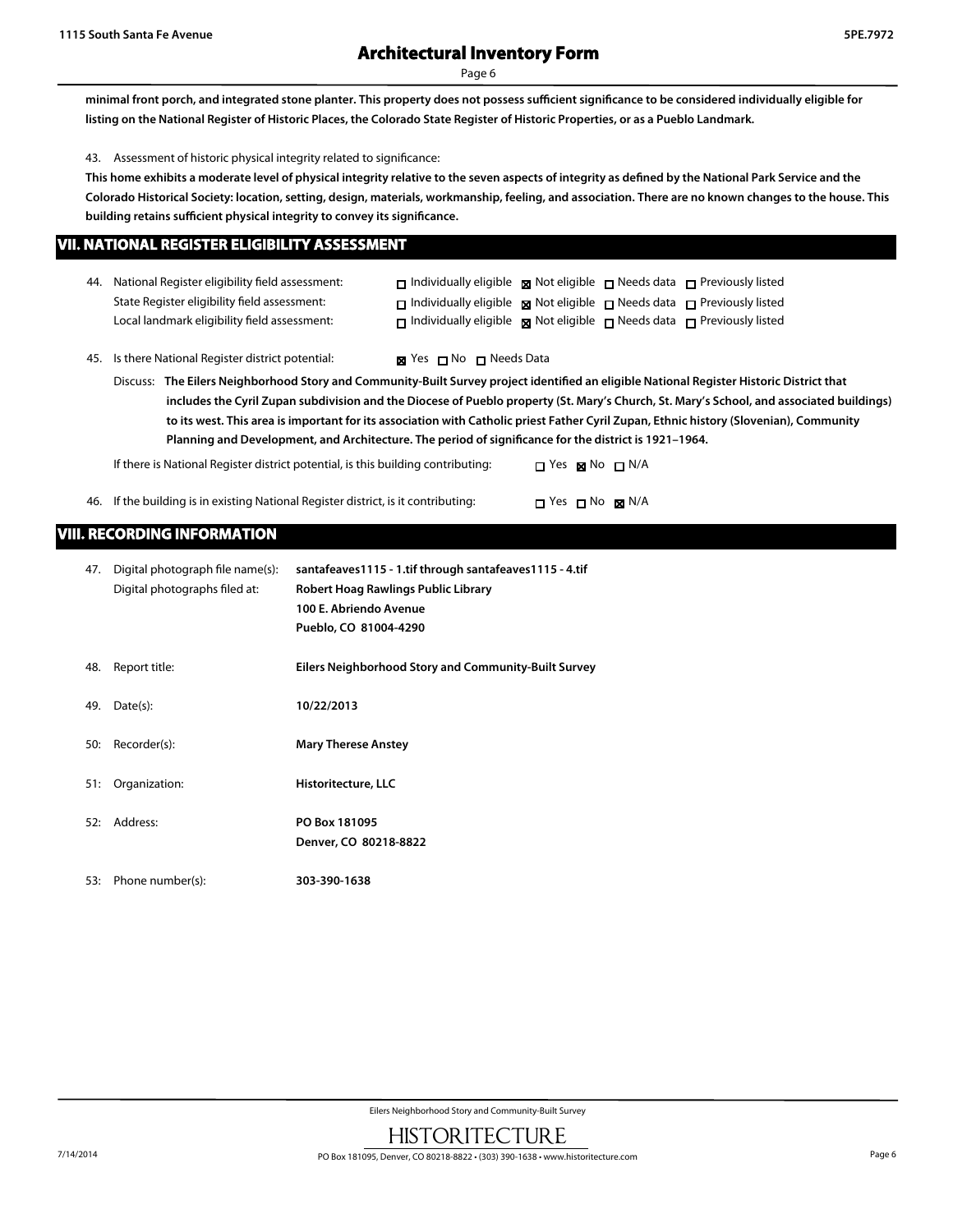## **Architectural Inventory Form**

Page 7

## **SKETCH MAP**